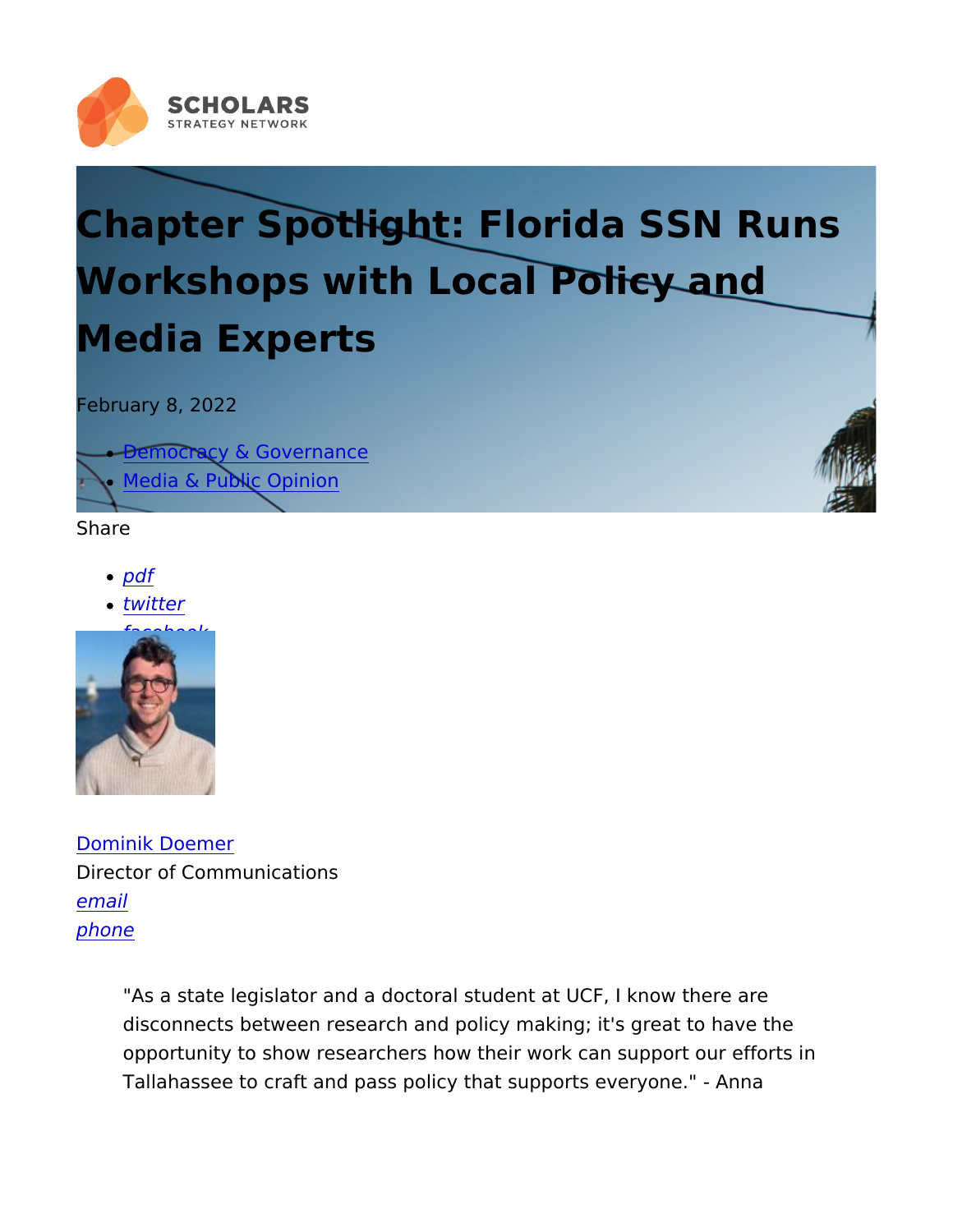Eskamani, Florida House Representative

When it comes to understanding how your state government works better guide than a state legislator. And when you re looking to u OpEd process, the opinion page editor of one of the largest news is a most valuable resource. Having access to such contacts is fa is why the Florida SSN chapter has been hard at work over the la multiple local workshops that connect their chapter members to p experts in their own communities.

Former state legislators Jennifer Webb and Oscar Braynon me Florida SSN members.

The first of these events featuring local speakers was organized partnership Twhith Impact Projectether, they hofsloved da state [legislature 101 t](https://www.youtube.com/watch?v=H4fuj_uCcOk)ranime and of the 2021 legislative session, featuring Florida House Representative Jennifer Webb and former House Re State Senator Oscar Braynon. Webb and Braynon discussed the w and why of Florida s legislative policymaking process, giving atte they needed to understand and get involved in the 2021 legislativ

So many of us who are in the academic world know absolutely about Florida government. Many of us are not from Florida and state, so it feels very diffuse even if you live here and are try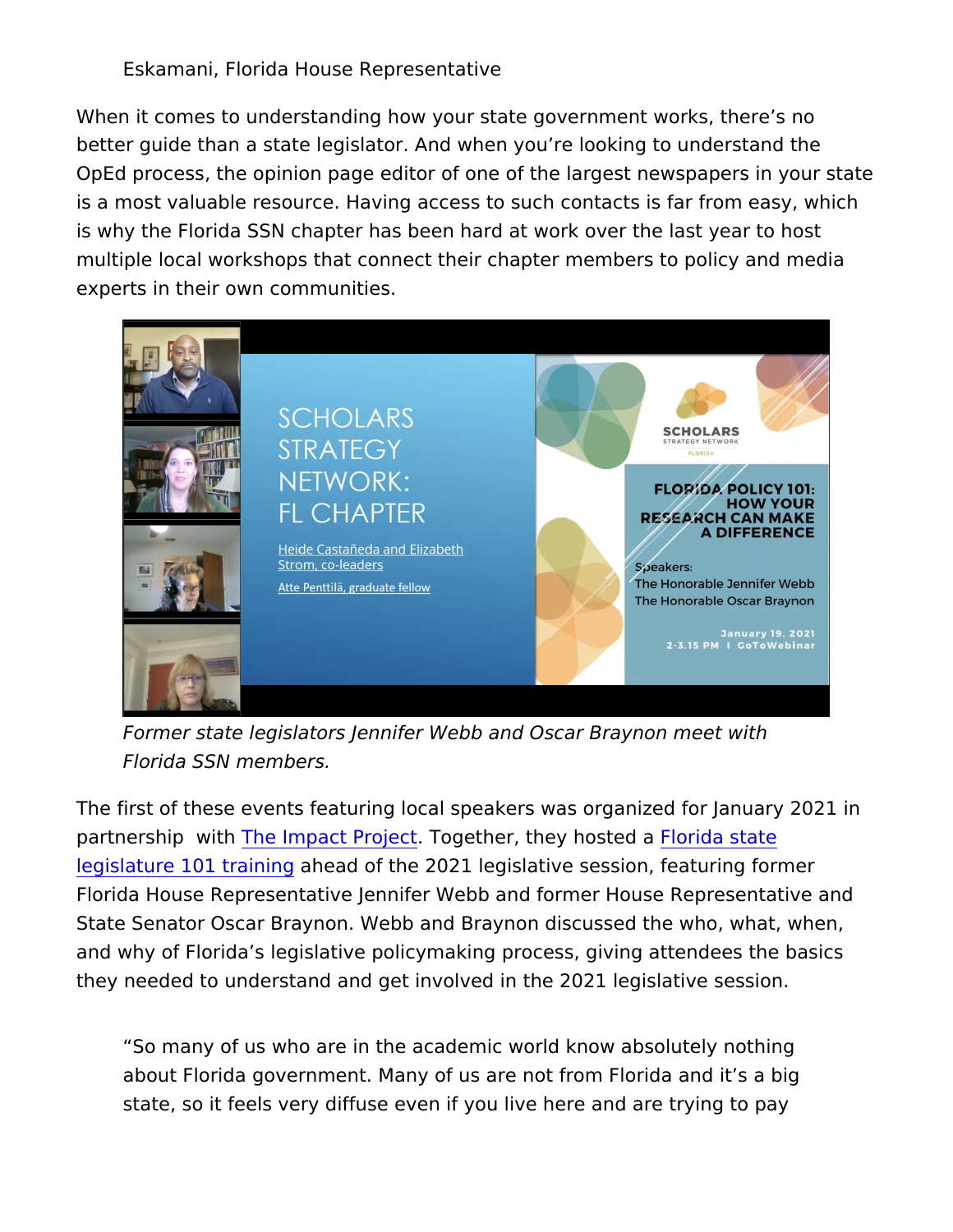attention. Plus the Florida legislature only meets in session f out of the year, so it s just a firehose of stuff happening. I th that way, others probably do as well, and that s why we wante organize these trainings, said Florida chapted the Sterader response to the set of the set of  $\mathbf s$ 

Following up on this training, SSN Florida decided to dive even d holding a traini@ gnoducting Research to Impachte Peovie on featured State Representative Anna Eskamani, who in addition to represen district is also getting her PhD in Public Affairs. Attendees also Knight, Chief Executive Officer, and Alexis TsoukalasFloroiday ana [Policy Inst](https://www.floridapolicy.org/)itute .

The event focused on what exactly legislators are looking for from techniques for making research meaningful and of interest to stat That s because as Knight said, Achieving policy change begins w and grounded partnerships.

Representative Eskamani reflected "OAns tan esteaw **e**n the gislator and a doctoral student at UCF, I know there are disconnects betwe and policy making; it's great to have the opportunity to show how their work can support our efforts in Tallahassee to craft policy that supports everyone."

Florida SSN co-Ediazdadureth Arasmadid that hearing from Representative Eskamani about, the importance of our work was significant, bec want to feel so discouraged by politics that you stop trying. Hear your research does matter and these are some of the ways that you our attention, I thought was really helpful and encouraging.

Finally, in January of 2022, the Florida chapter hosted their third time focused on writing OpEds for local and national media. The by their ongoing partnershipamida Bhaey Timwehsich regularly publishes opinion pieces written by Florida SSN members. Participants hear Times Deputy Editor of Editorials Jim Verhulst, as well as prolific SSN membelex R. Piquando Tanya Vomacka, the Director of Strategi Communications and Engagement at the University of South Florid focused on what makes for a compelling, research-based OpEd an work to stand out to an editor. Following the panel, attendees had